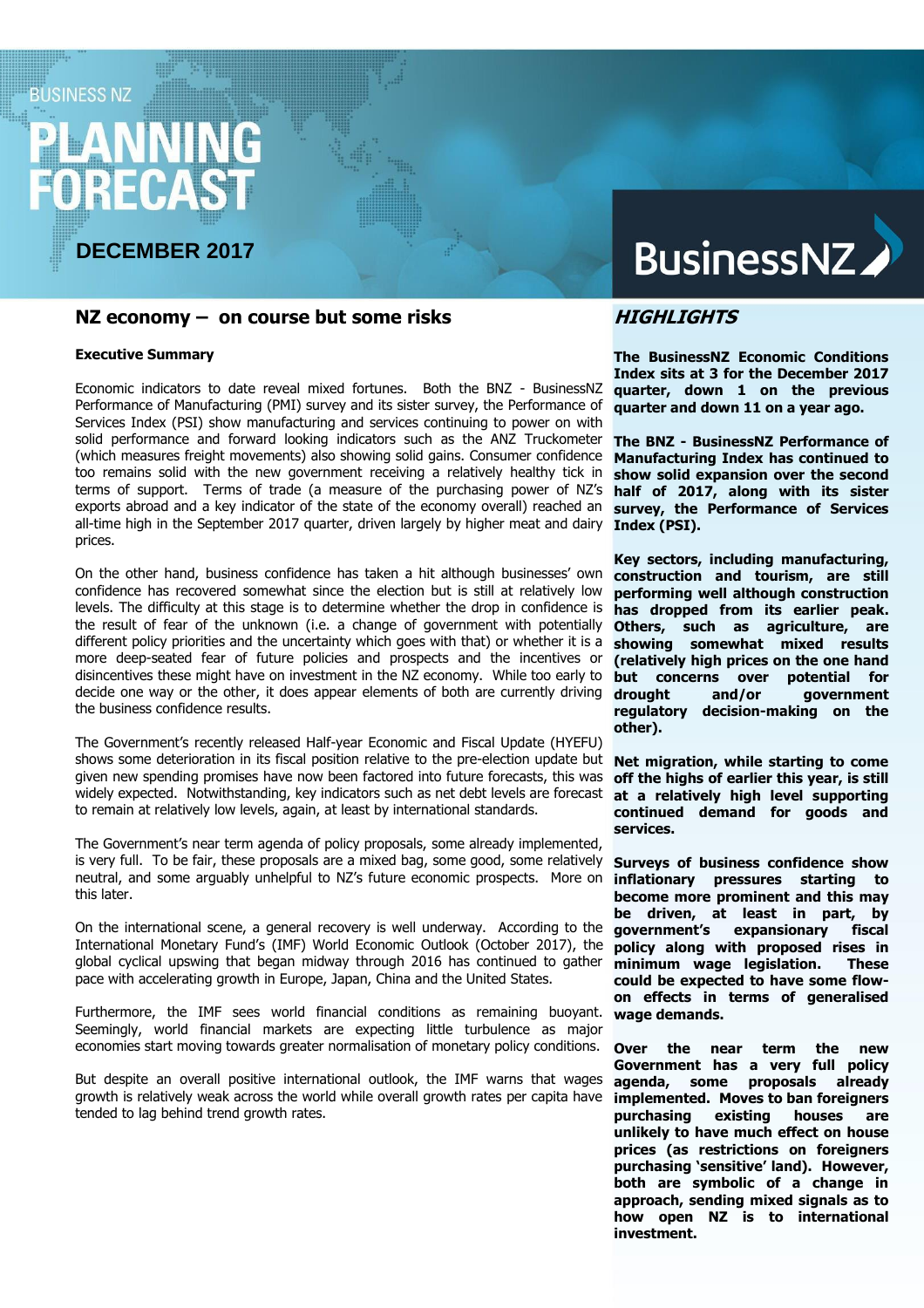#### **PART 1: THE NZ ECONOMY – WHERE ARE WE NOW?**

#### **BusinessNZ Economic Conditions Index (ECI)**

The overall BusinessNZ Economic Conditions Index (a measure of NZ's major economic indicators) sits at 3 for the December 2017 quarter, down 1 on the previous quarter and down 11 on a year ago.<sup>1</sup>



#### **Overall Economic Conditions Index (ECI)**

Source: BusinessNZ

Data in the ECI is broken into four key sub-groups:

- Economic growth/performance indicators
- Monetary policy/pricing indicators
- Business/consumer confidence indicators
- Labour market indicators

Of the ECI sub-groups:

**Economic growth/performance indicators sit at 3 for the December 2017 quarter**, up 4 on the previous quarter, and down 2 on a year ago. With increases in world commodity prices, particularly dairy, New Zealand's terms of trade are now at record levels.

**Monetary policy/pricing indicators sit at -3 for the December 2017 quarter**, down 2 on the previous quarter and down 5 on a year ago. Inflationary pressures are starting to rise from the ashes, while interest rates are incrementally increasing.

**Business/consumer confidence indicators sit at -1 for the December 2017 quarter**, down 2 on the previous quarter and the same as a year ago. Business confidence has taken a hit post-election but consumer confidence indicators continue to consolidate at relatively healthy levels.

**Labour market indicators sit at 4 for the December 2017 quarter**, down 1 on the previous quarter and the same as a year ago. Overall, employment growth remains strong, while unemployment has continued to trend down despite record labour force participation rates.

 $1$ The ECI tracks over 30 indicators on a quarterly basis. The overall index value for any particular quarter represents the net balance of the indicators (generally the number increasing minus the number decreasing) thus providing an overall measure of performance. In general, increases in an indicator are seen as positive (e.g. growth in GDP or employment) and declines as negative. However, this is not always the case; for example, declines in unemployment are seen as positive and increases as negative. Some of the results for the September 2017 and December 20017 quarters are estimates based on available information to date.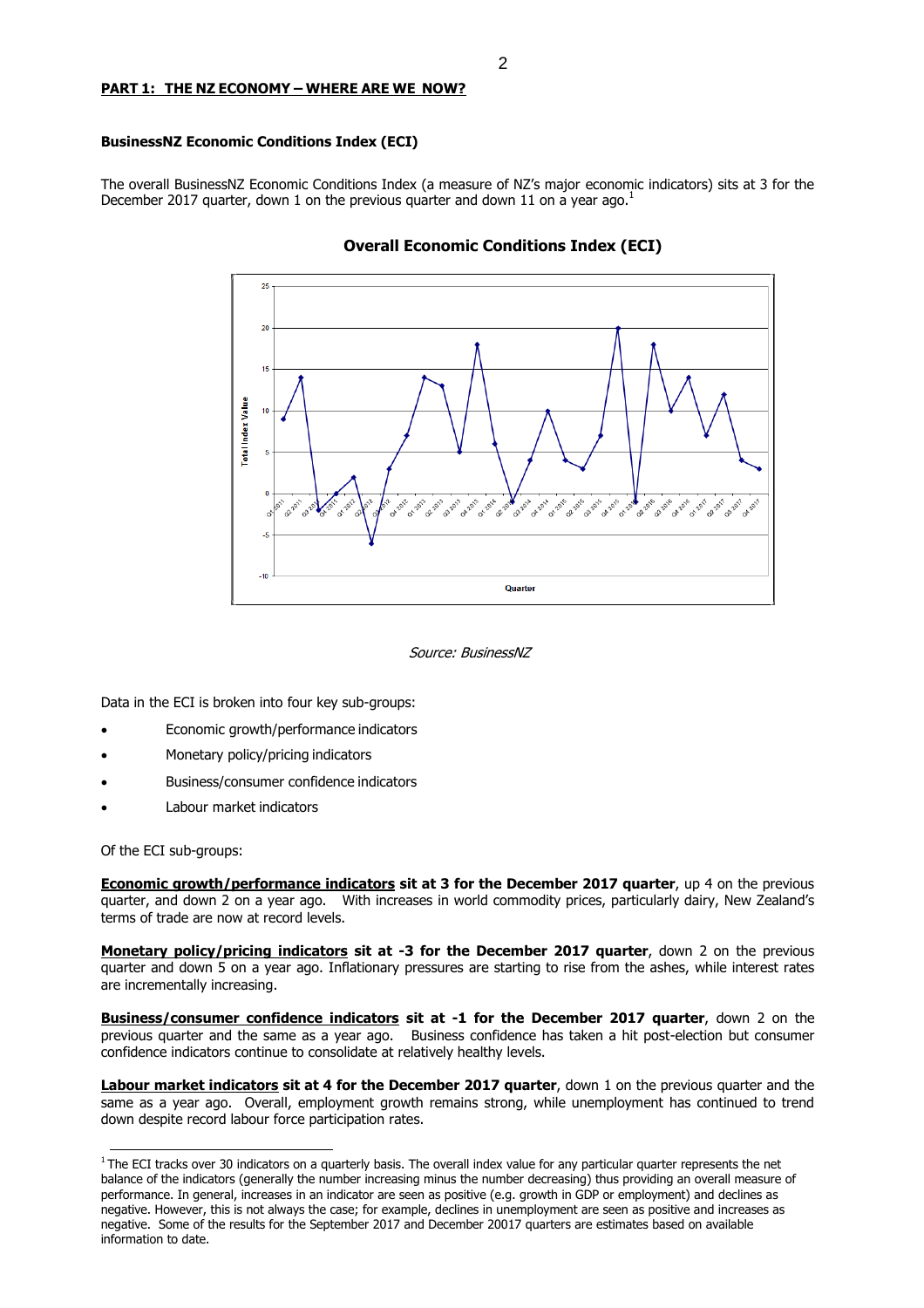#### **PART 2: THE NZ ECONOMY – WHERE ARE WE HEADING**

#### **1.1 Economic growth (GDP) – solid**

The economic growth outlook has eased slightly from earlier quarters but a still-healthy growth rate of around 3% per annum is forecast out to December 2019.

The Government's recently released Half-year Economic and Fiscal Update (HYEFU) shows some deterioration in the its fiscal position relative to the pre-election update. This was widely expected, given new spending promises have now been factored into future forecasts. Notwithstanding, key indicators such as net debt levels are forecast to remain at relatively low levels, at least by international standards. The key risk is in ensuring the economy continues to grow at respectable rates to deliver the relatively buoyant results forecast in the HYEFU. There is little left in the cupboard if the economy falters.

The HYEFU focused strongly on sharing the gains of a growing economy with an emphasis on social investment. Many key initiatives were pre-announced in the months and weeks leading up to the release of the HYEFU so the update did not contain any real surprises.

The HYEFU includes the cost of the government's 100-day plan. Key expenditure items in the 100-day plan, including the families package (see below) and the tertiary education package (free first-year fees and increased student loan limits) have been offset by the cancelling of the Budget 2017 tax cuts, previously expected from 1 April next year. Expenditure increases from KiwiBuild, as well as the reintroduction of contributions to the NZ Superannuation Fund, will add about \$5 billion to net fiscal costs.

The Government's reasonably expansive expenditure programmes, including a regional development fund, will pump more money into the economy. Where this money will go and the quality of the expenditure programmes have yet to be assessed.

Some key economic indicators contained in the HYEFU include:

- **Economic activity,** expected to be modest over the forecast period, averaging 2.9% per year over the next 5 years
- **Inflationary pressures,** expected to remain relatively subdued over the forecast period, averaging around 2.1% annum out to 2022
- **Unemployment,** expected to drift lower to reach 4.0% by 2021
- The budget surplus (before gains and losses), expected to increase gradually to \$8.8b by 2021
- **Wage growth (annual percentage change),** expected to increase significantly over the forecast period from 1.6% currently to 3.5% by 2022
- **Core Crown expenses,** currently 28.0% of GDP and expected to decline marginally to 27.6% by 2022
- **Net core Crown debt,** expected to fall from 21.8% (currently) to 19.3% in 2022

While there are sectors where some key drivers of growth are starting to ease off (e.g. net migration inflows have clearly peaked) and construction activity has eased back somewhat, other sectors continue to show solid growth, including the manufacturing and services sectors.

The agricultural sector is facing both positive and negative pressure and this is impacting on confidence. On the positive side of the equation, dairy prices have generally recovered (despite some easing of the Global Dairy Trade over the last six months and Fonterra's recent downward revision of its forecast Farmgate Milk Price for the 2017/18 season from \$6.75 to \$6.40 per kgMS). Meat prices have improved, with relatively strong demand both for beef and lamb and the lambing percentage one of the best for many years. Productivity per animal continues to improve, good news when looking at the wider picture of agricultural production in NZ and the current pressure on land use and nutrient discharge. The global economy is also showing continuing improvement, helping to increase the demand for quality protein and favouring NZ producers.

On the downside, there are some risks.

First, various trade agreements are making mixed progress, and the threat is always present of moving backwards to protectionism and a rise in nationalist tendencies which would not be in NZ's best interests.

Second, the potential for drought to impact on capital stock numbers should not be underestimated. A couple of months ago it would have seemed almost laughable to be talking about potential drought conditions given a relatively wet winter/spring across much of the country. Now, very dry conditions over November and early December mean some stock numbers will have to be reviewed, particularly if in many areas there is no significant rainfall to improve soil moisture deficits.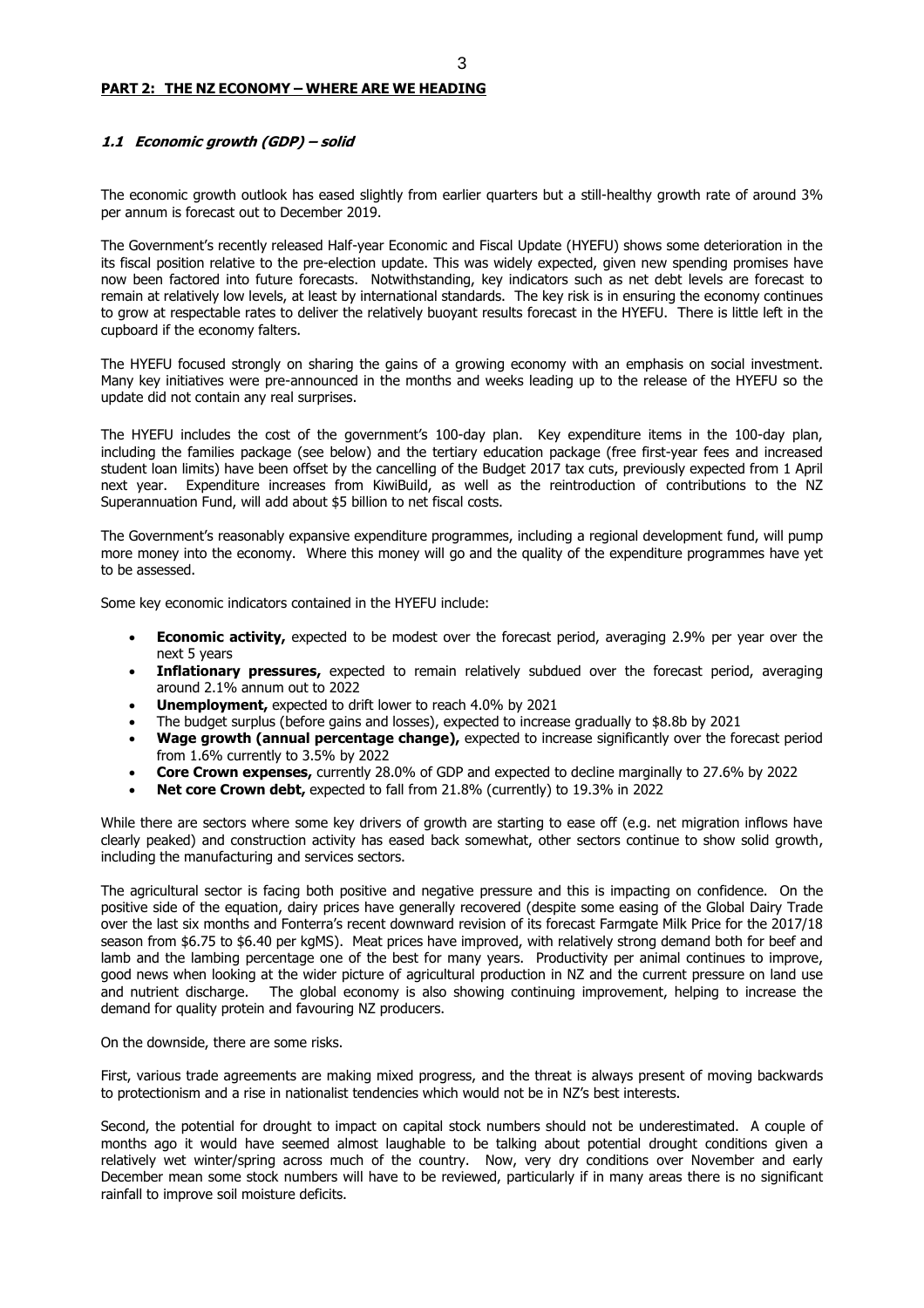Third, farmer confidence is likely to have taken a hit over concerns about the potential impact of the new Government's policy proposals on agricultural emissions. In light of the current debate about water charges, it is understandable many in the agricultural community are looking ahead with some degree of uncertainty. That is not to say nutrient discharge and water quality issues are not crucial and need to be addressed but this should be done in tandem with a more market-based approach to water allocation. Water should be able to move to its highest value use without government effectively trying to pick winners. A rational, cohesive strategy is required to address issues of this kind.

The new Government has a very full agenda of policy proposals over the near term; some already implemented (e.g. fees-free tertiary education for the first year of study). The range of policies proposed is a mixed bag from an economic perspective, some good, some relatively neutral, and some arguably detrimental to NZ's long-term economic prospects.

Both NZ First and Labour have stated the change in Government represents a change to the economic and social environment in which New Zealanders operate. There is to be a more hands-on approach to governing NZ, with a larger role for Government over a range of areas including regional development, and involvement with broader macro-economic levers such as monetary policy (changes to the Reserve Bank Act and taxation policy), together with greater controls on foreign investment, particularly in respect to home ownership.

In the good category, the move to free up land supply for housing by abolishing urban boundaries, as advocated by Labour pre-election, is very positive. Such a move should arguably have happened years ago rather than simply designating some areas special housing zones in an attempt to get more houses built.

Another coalition policy which is also very positive but has not received much airplay is the agreement to hold a public inquiry to investigate the drivers of local government costs and their revenue base. This is potentially a very useful initiative given local government funding mechanisms (principally rates-based) are coming under pressure, as are concerns about the funding of replacement infrastructure in low population growth areas and how to provide for growth in high population growth areas.

The Government's commitment to a Tax Working Group (Terms of Reference have been released) is positive, as tax policy needs to keep pace with the changing nature of the economy and international best practice, since capital and labour are internationally mobile. Consequently, it is important for NZ to look further afield when developing long-term tax changes; these must not only meet our domestic requirements but be robust and internationally competitive as well.

On the other hand, it is disappointing that the Terms of Reference include a number of 'no-go' zones. This is unfortunate given the purpose of a tax review should be to look at the whole system, warts and all, and determine what is ideal; and only then should a decision be made about what can and cannot be realistically implemented. Restricting that conversation could lead to a future tax system that is less than optimal.

Some other polices, such as moves to ban foreigners from purchasing existing housing in NZ, are unlikely to have much effect on house prices (nor are restrictions on foreigners purchasing sensitive land). However, on the downside, while such policies may have limited short-term impact, they are likely to be seen by international investors as a move towards greater government involvement in decision-making raising the issue of NZ's openness to overseas investment. This is important given that internationally, labour and capital can generally freely flow around the world to their most desirable destinations. NZ's fiscal, monetary and general regulatory structures have usually been taken as being at the top end of international best practice, although there is always room for improvement. It would be unfortunate if NZ were to chip away at these economic pillars for the sake of a shortterm political win and to the detriment of future success.

NZ has in the past been singled out by the OECD as having a rather closed approached to foreign investment, particularly owing to requirements regarding the sale of sensitive land. While this is, in our view, a little unfair to NZ, as by and large the country is open to foreign direct investment, the potential implications should not be underestimated.

The coalition agreement places a particular focus on regional development, an issue where most political parties saw as an opportunity pre-election. Under the Labour/NZ First Coalition there has been an agreement to set up a \$1 billion per annum Regional Development (Provincial Growth) Fund, including significant investment in regional rail, planting 100 million trees per annum (the Billion Trees Planting Programme), commissioning a feasibility study on options for moving the Ports of Auckland - including giving Northport serious consideration - and re-establishing the NZ Forestry Service. Other large-scale capital projects will also be considered along with a commitment to relocate government functions to various regions. Risks associated with such a large regional development budget are whether this is a good use of taxpayer funds and whether there are adequate controls ensuring expenditure quality. There is a danger of focusing on pet projects and not on sound investment, with taxpayers ultimately bearing the risk. Regions are already queuing up with ideas on how to spend other people's money.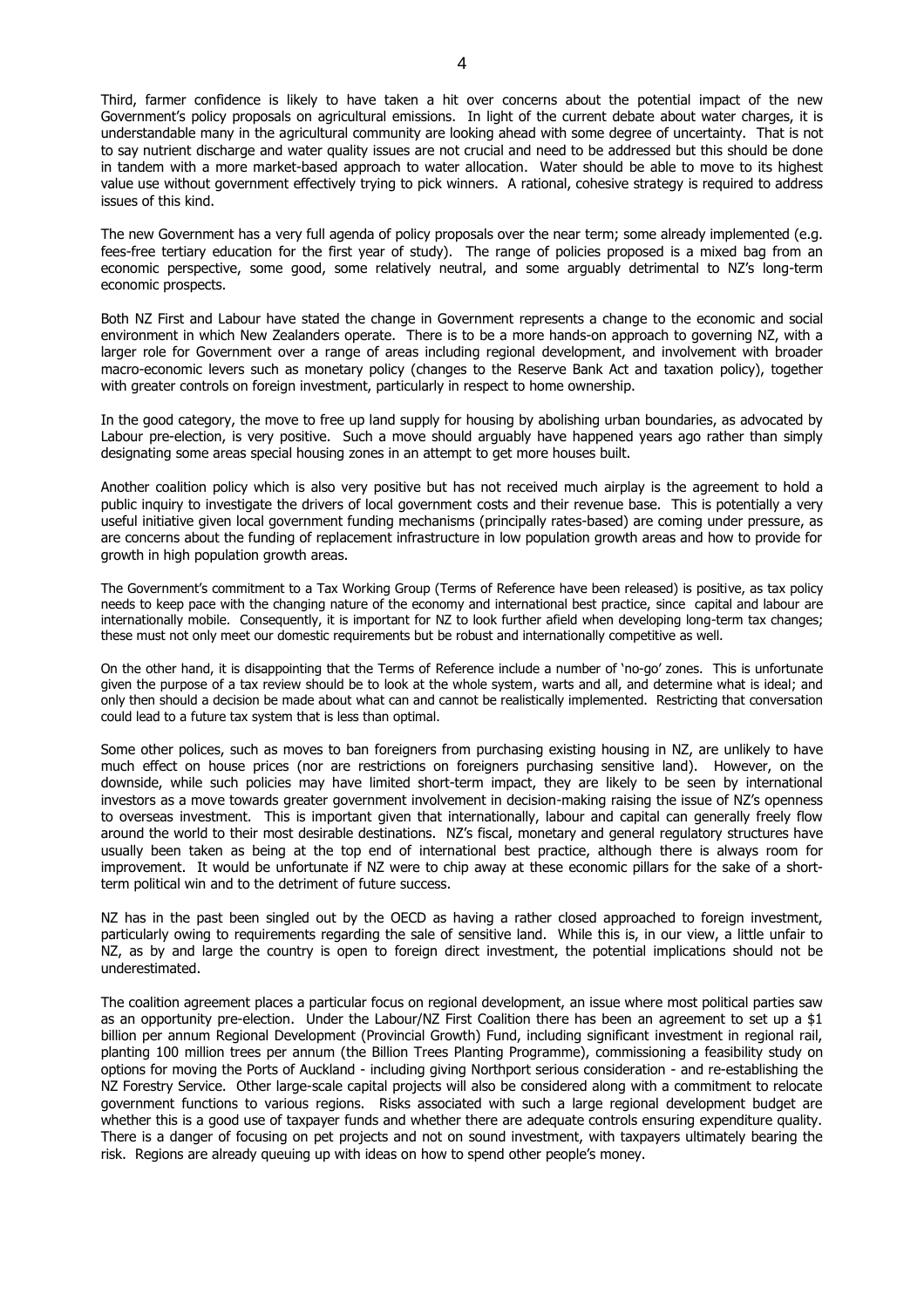Other polices, such as agreeing to ditch the previous National Government's long-term plan to lift the superannuation age from 65 are unlikely to have a major impact on the NZ economy – at least over the short to medium term. The lifting of the NZ superannuation age to 67 was so far out (2040) that it was in any case largely meaningless. However, there is still a strong case for lifting the age of entitlement since many people post-65 are remaining in the workforce and lifespans and quality of life are expanding.

|                | <b>Years Ending</b>                      |     |     |  |  |  |
|----------------|------------------------------------------|-----|-----|--|--|--|
|                | <b>Dec 19</b><br><b>Dec 17</b><br>Dec 18 |     |     |  |  |  |
| <b>Highest</b> | 2.6                                      | 3.2 | 3.2 |  |  |  |
| Average        | 2.5                                      | 2.8 | 3.0 |  |  |  |
| Lowest         | 74                                       | 24  | 2.8 |  |  |  |

#### **Forecasts: Real GDP percent Growth**

|  |  |  |  | Source: ASB, BNZ and Westpac |
|--|--|--|--|------------------------------|
|--|--|--|--|------------------------------|

#### **1.2 Monetary conditions – review of Reserve Bank Act**

The Labour/NZ First Coalition agreement contains a proposal to review the Reserve Bank Act and the factors the Reserve Bank must take into account in conducting monetary policy.

The review is to be undertaken in two phases of work.

Phase 1 (which will be led by the Treasury, on behalf of the Minister of Finance) will recommend changes to the Reserve Bank Act to:

- require monetary policy decision makers to give due consideration to maximizing employment alongside the price stability framework
- provide a decision making model for monetary policy decisions, in particular the introduction of a committee approach including the participation of external experts
- Also considered will be whether changes are required to the role of the Reserve Bank Board as a consequence of the changes to the decision-making model

An independent Reserve Bank with a sole focus on price stability objectives (low inflation) has been a core policy platform for successive Labour- and National-led governments since the mid-late 1980s.

Overseas, it is not uncommon for central banks to be required to target low unemployment, sometimes along with growth or external balance objectives. However, it is difficult if not impossible to achieve all such goals with the single instrument of interest rates. Notwithstanding the review's recommendations, it is likely inflation prospects will still take precedent when monetary policy is determined, however the immediate risk is greater policy uncertainty, which is not beneficial for investment.

Moving towards a committee approach for determining monetary policy is unlikely to have any material effect as the Reserve Bank already consults widely with a range of sectors when evaluating economic prospects. Difficulty may occur if the committee approach involves vested sector interests rather than a truly independent expert group. Issues such as whether or not members of the committee will be permitted to publicly air differences about the committee's decisions could undermine the high regard in which the Reserve Bank is generally held. While these might seem rather trivial matters in the context of monetary policy setting, they are nonetheless important for NZ's overall credibility and for providing certainty to those prepared to put their investments at risk. Markets hate uncertainty and generally attach a premium to ensure returns more than compensate for this.

Phase 2 of the review will further investigate the Reserve Bank's activities with a list of issues for consideration to be developed in consultation with an Independent Expert Advisory Panel.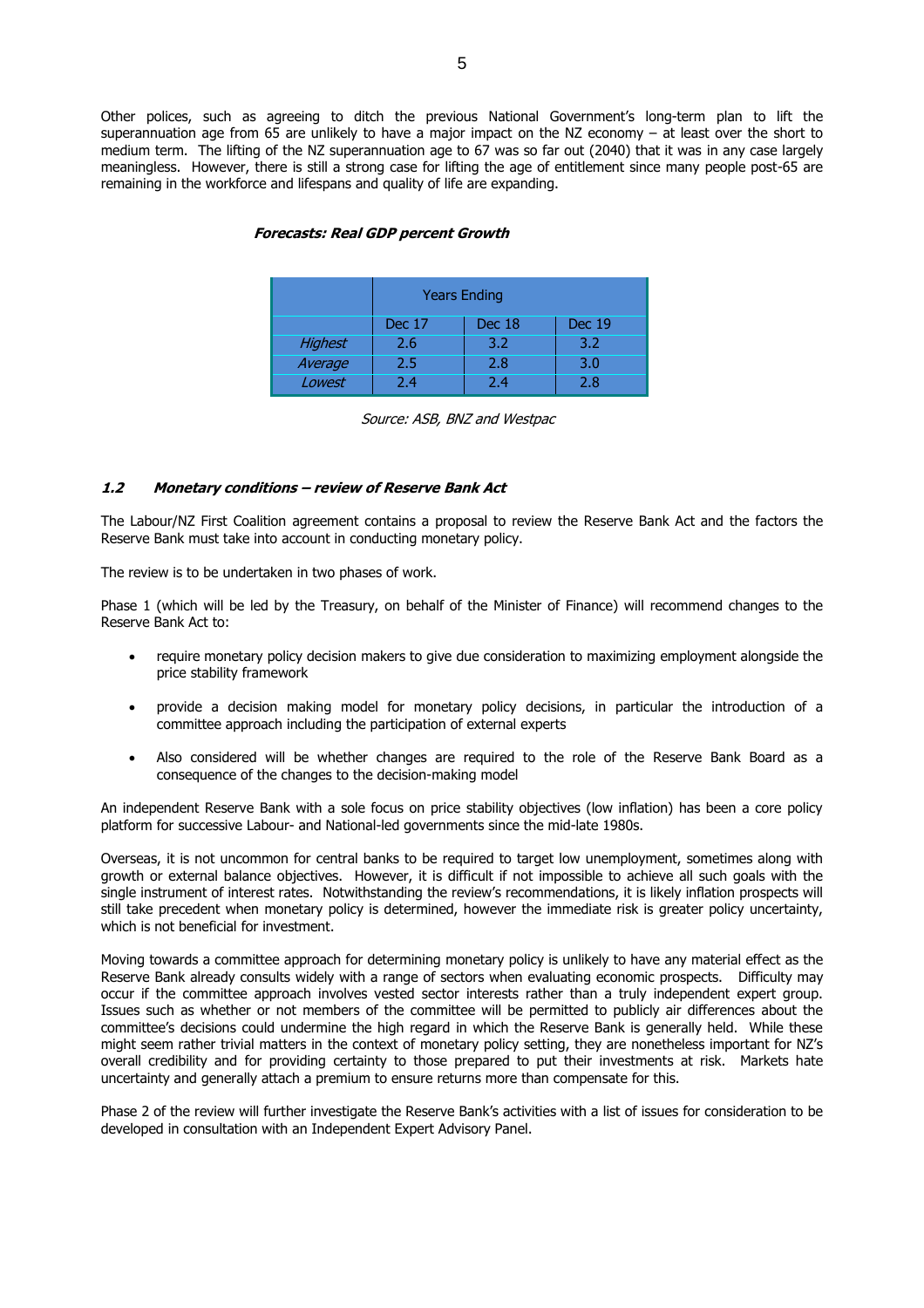#### **Interest rates – edging up**

The 90-day bill rate is forecast to edge up to 2.7% by December 2019 (see forecasts below).

The Reserve Bank, as widely predicted given some post-election uncertainty, kept the OCR at 1.75% at the last review. There is little pressure at this stage to lift the OCR, although there are some hints of underlying inflationary pressures (both tradeable and non-tradable) that will likely keep the Reserve Bank focused on inflation.

#### **Forecasts: Interest Rates (90 day bills)**

|                | Years ending                      |         |     |  |  |  |
|----------------|-----------------------------------|---------|-----|--|--|--|
|                | Dec 17<br>Dec 18<br><b>Dec 19</b> |         |     |  |  |  |
| <b>Highest</b> | 2.0                               | 2.6     | 3.2 |  |  |  |
| Average        | 2.0                               | 2.2     | 2.7 |  |  |  |
| Lowest         |                                   | $2.0\,$ | つつ  |  |  |  |

Source: ASB, BNZ and Westpac

#### **The NZ dollar – in the zone**

There were no wild fluctuations in the value of the NZ dollar during the post-election negotiation phase; markets continued on largely as though nothing had happened.

This may reflect a number of factors.

First, and perhaps foremost, despite what die-hard supporters of particular parties might believe, the differences between our major political parties, from an international perspective at least, are not as significant as some might think. By international standards, National, Labour, NZ First and the Greens appear relatively centrist in nature, particularly compared with the rest of the world.

NZ is still considered a relatively low political risk and many of our institutions are broadly supported across the political spectrum.

The above suggests markets, particularly financial markets, place more weight on NZ's robust economic position – solid growth, low unemployment, dairy sector improving substantially and many regional areas doing well on the back of strong migration and tourism growth – than on which Government is in office. When the economy is doing well, Governments per se are considered less relevant.

Second and perhaps not widely understood by the general public, is the fact that even up to two years ago, political polls, with the odd exception, showed NZ First as almost inevitably holding the balance of power. So in reality on election day there were no real surprises.

Third, since MMP was first introduced, the need to develop formal coalitions is now much more understood by the political parties and by the general public. And NZ First (and more particularly its leader Winston Peters) has previously been involved in coalition agreements with both National and Labour.

Notwithstanding the above, determining the future direction of the exchange rate is fraught with difficulty and short-term fluctuations will continue to be the order of the day – whether driven by internal decision-making or perhaps more importantly, by what is happening on international markets and the stability of the international economy.

Future business and consumer confidence indicators will also play a part in deciding the continued relative strength of the NZ dollar, and the effect of inflationary pressures.

Averaging forecast results suggest there will be very little movement in exchange rates, although the differences between the highest and lowest forecasts are quite significant, as can be seen below.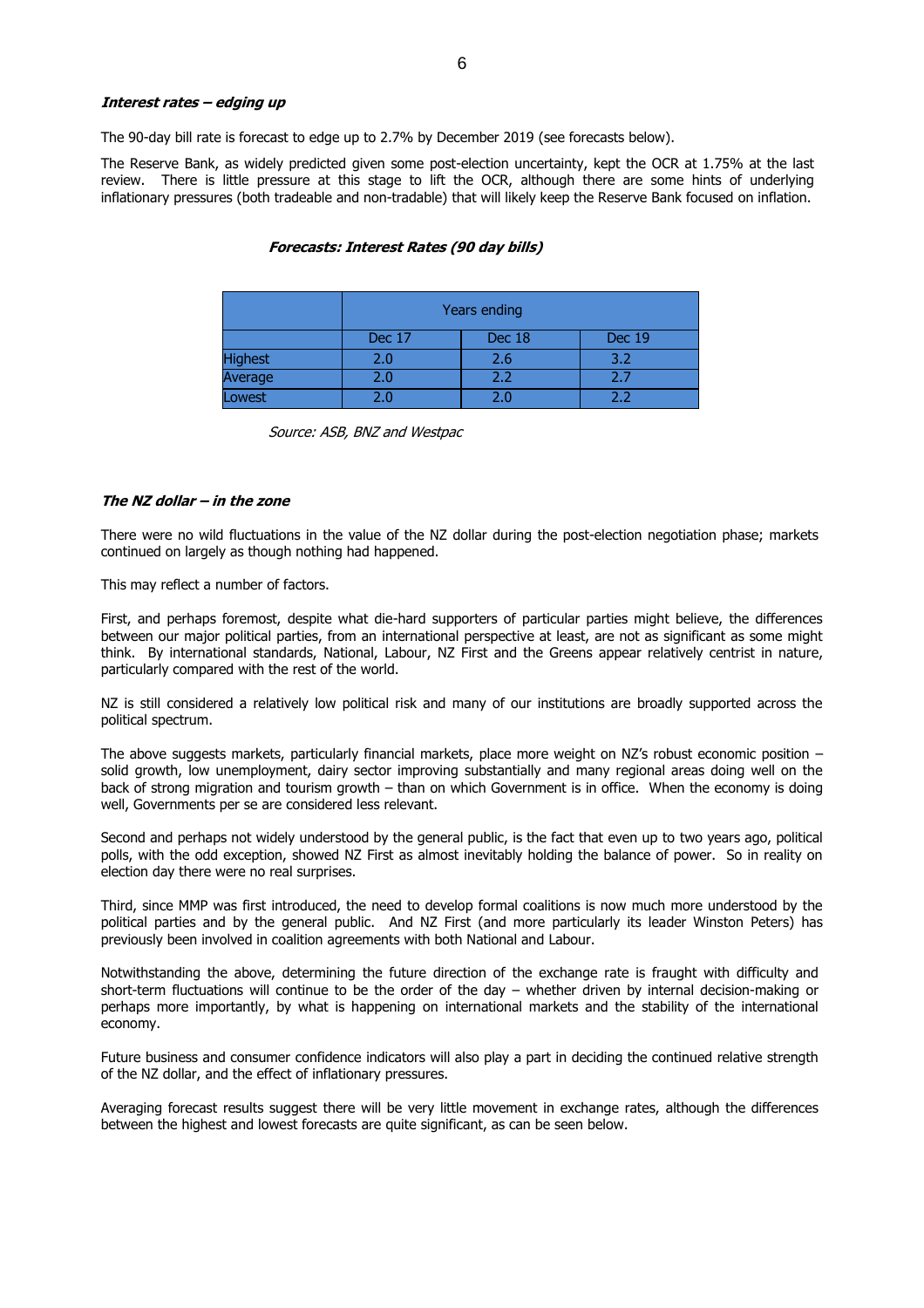#### **Forecasts: Exchange Rates**

| AUD (cents)    |        |        |               | USD (cents)    |        |        |       |
|----------------|--------|--------|---------------|----------------|--------|--------|-------|
|                | Dec 17 | Dec 18 | <b>Dec 19</b> |                | Dec 17 | Dec 18 | Dec 1 |
| <b>Highest</b> | 0.93   | 0.96   | 0.95          | <b>Highest</b> | 0.71   | 0.75   | 0.79  |
| Average        | 0.91   | 0.92   | 0.92          | Average        | 0.70   | 0.69   | 0.72  |
| Lowest         | 0.89   | 0.90   | 0.90          | Lowest         | 0.68   | 0.63   | 0.64  |

| AUD (cents) |        |               | USD (cents)    |        |        |               |
|-------------|--------|---------------|----------------|--------|--------|---------------|
| Dec 17      | Dec 18 | <b>Dec 19</b> |                | Dec 17 | Dec 18 | <b>Dec 19</b> |
| 0.93        | 0.96   | 0.95          | <b>Highest</b> | 0.71   | 0.75   | 0.79          |
| 0.91        | 0.92   | 0.92          | Average        | 0.70   | 0.69   | 0.72          |
| 0.89        | 0.90   | 0.90          | Lowest         | 0.68   | 0.63   | 0.64          |

| <b>TWI</b>                        |      |      |      |  |  |  |
|-----------------------------------|------|------|------|--|--|--|
| Dec 17<br><b>Dec 19</b><br>Dec 18 |      |      |      |  |  |  |
| <b>Highest</b>                    | 75.3 | 75.7 | 77.4 |  |  |  |
| Average                           | 74.3 | 73.4 | 74.8 |  |  |  |
| Lowest                            | 72.6 | 69.2 | 70.3 |  |  |  |

Source: ASB, BNZ and Westpac

#### **Inflation – little pressure - yet**

Forecasts below show inflation will likely remain well within the Reserve Bank's target band of 1-3% to September 2019, although gradual rises cannot be ruled out. There are potential pressures from both tradable and non-tradable inflation.

On the tradable side, a continued improvement in the world economy is putting some, at this stage minor, upward pressure on commodity prices, while monetary policies across a range of countries are finally moving back toward more long-term normalised positions. In short, inflationary pressures, while still low internationally, have the potential to escalate over time.

Notwithstanding the above, over recent years global competition and innovation have cranked up the development of better products and services at lower cost. Consequently, the old argument that as demand ratchets up prices will rise does not necessarily hold now as it did in the past. Prices over a wide range of products and services are dropping, both in real and nominal terms, a significant shift away from the traditional assumption that generalised inflation is here to stay.

On the domestic front, inflationary pressures are almost in conflict. Reducing net migration from the recent highs achieved, stabilisation (generally) of house prices and a highly competitive retail sector are keeping a lid on general price increases. On the other hand, the new Government's generally expansionary fiscal policy, together with its large building programme, could put upward pressure on prices. Other new policy proposals, such as raising the minimum wage to \$20 per hour by 2021, might also put some upward pressure on wage costs.

The Reserve Bank has signalled its intention to ease its Loan-to-Value ratio (LVR), starting early next year, as it no longer sees a major generalised threat in house price inflation. The move will be welcomed by first home buyers, many of whom were effectively locked out of the housing market as, in respect to investment properties, tighter LVR rules really kicked in some 12 months ago.

#### **Forecasts: percent Change in Inflation (CPI)**

|                | <b>Years Ending</b> |        |               |  |
|----------------|---------------------|--------|---------------|--|
|                | Dec 17              | Dec 18 | <b>Dec 19</b> |  |
| <b>Highest</b> | 2.1                 | 2.0    | 2.1           |  |
| Average        | 2.1                 | 1.5    | 1.8           |  |
| Lowest         | 71                  | 1 ก    | 1.6           |  |

Source: ASB, BNZ and Westpac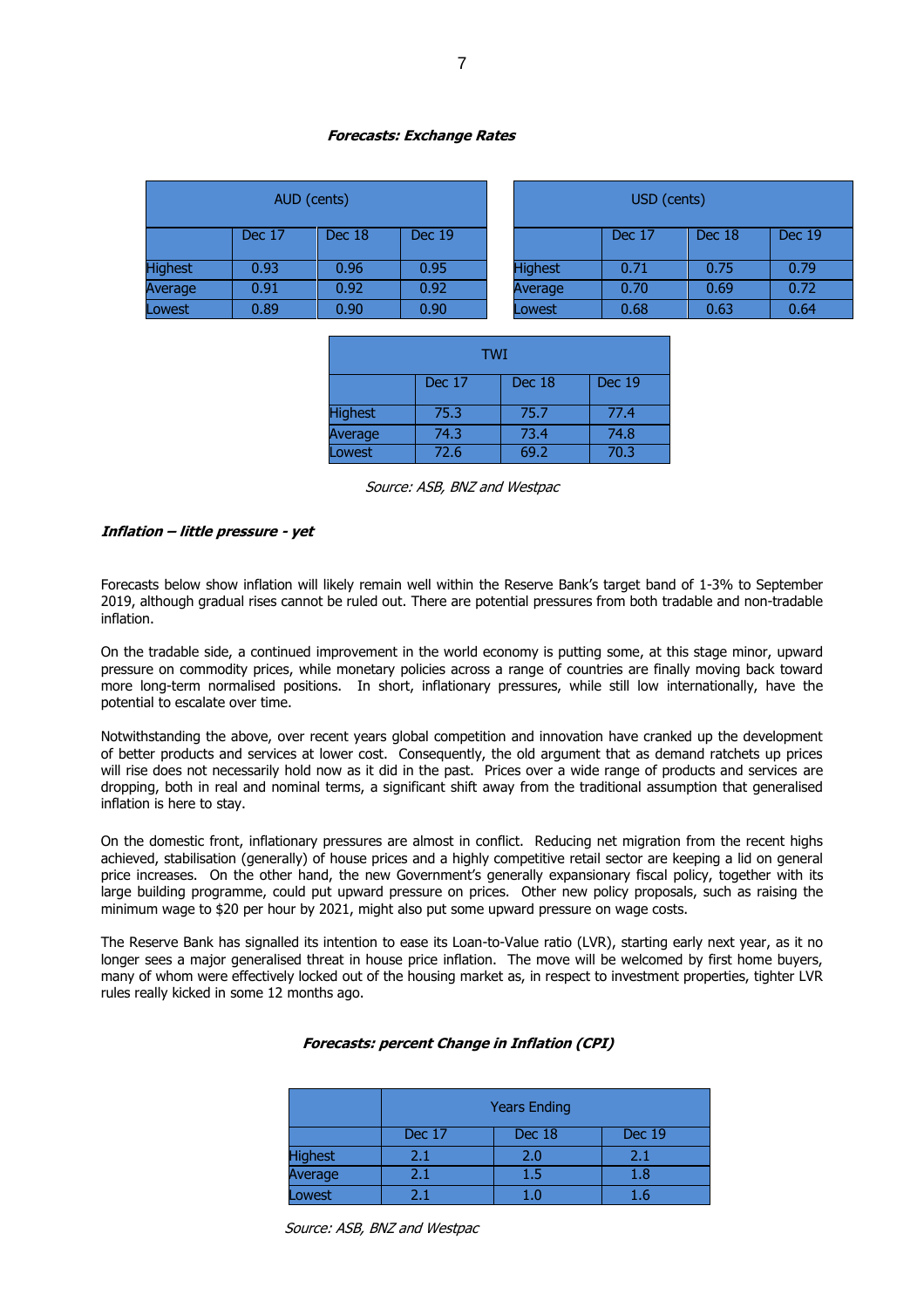#### **1.3 Business activity and consumer confidence**

#### **Business activity and confidence sends mixed messages**

Business activity and confidence indicators have sent very mixed messages of late. On the one hand, key quantitative indicators show the economy steaming along reasonably nicely, evidenced by the latest BNZ-Business NZ Performance of Manufacturing (PMI), and its sister survey, the Performance of Services (PSI).

On the other hand, business confidence has fallen off, including individual businesses' assessment of their own prospects.

Part of the confidence slump is to be expected pre-and-post election as the NZ Institute of Economic Research (NZIER) graph below shows. As the graph indicates, confidence (both in respect to the general business situation and businesses' own trading activity) generally drops around the time of a general election and the effect was no different this time round.



However, what is different this time is the election impact two months down the track where confidence, according to some surveys, has remained relatively low. For example, the most recent ANZ Business Outlook (December 2017) shows some recovery in businesses' own prospects from the previous month, but is still at relatively low levels.

Headline business confidence improved slightly from a net -39.0 in November to a net -38.0 in December, while businesses' own activity outlook lifted from to  $+7$  to  $+16$ . The historical average is  $+28$ .

As previously stated, and reinforced in the NZIER survey, it is not uncommon for confidence to drop around the time of a general election, but the magnitude of the drop this time was certainly not anticipated by most commentators. But as mentioned earlier, NZ's key institutions are still largely on track and it is hard to compare NZ's current position with that during the global financial crisis. Internationally, economic growth is on the rise, and by international standards NZ's books are still in relatively sound shape despite some deterioration in light of the increased spending promises factored in to the December Economic and Fiscal Update.

The Wellington Chamber of Commerce's quarterly business confidence survey also found confidence suddenly dipping with a net 13% of businesses surveyed pessimistic about the economy, the first time the reading has been negative since 2009. The survey was conducted over a two-week period in November following the formation of the incoming coalition government. It is worth noting that it took place during a week which saw a one-day train strike.

Perhaps more importantly, confidence among respondents on their businesses' own situation, earnings forecasts, forecast investment in new plant and equipment and hiring intentions declined from earlier very high levels. It was not the drop in confidence that came as a surprise, but the degree of fall.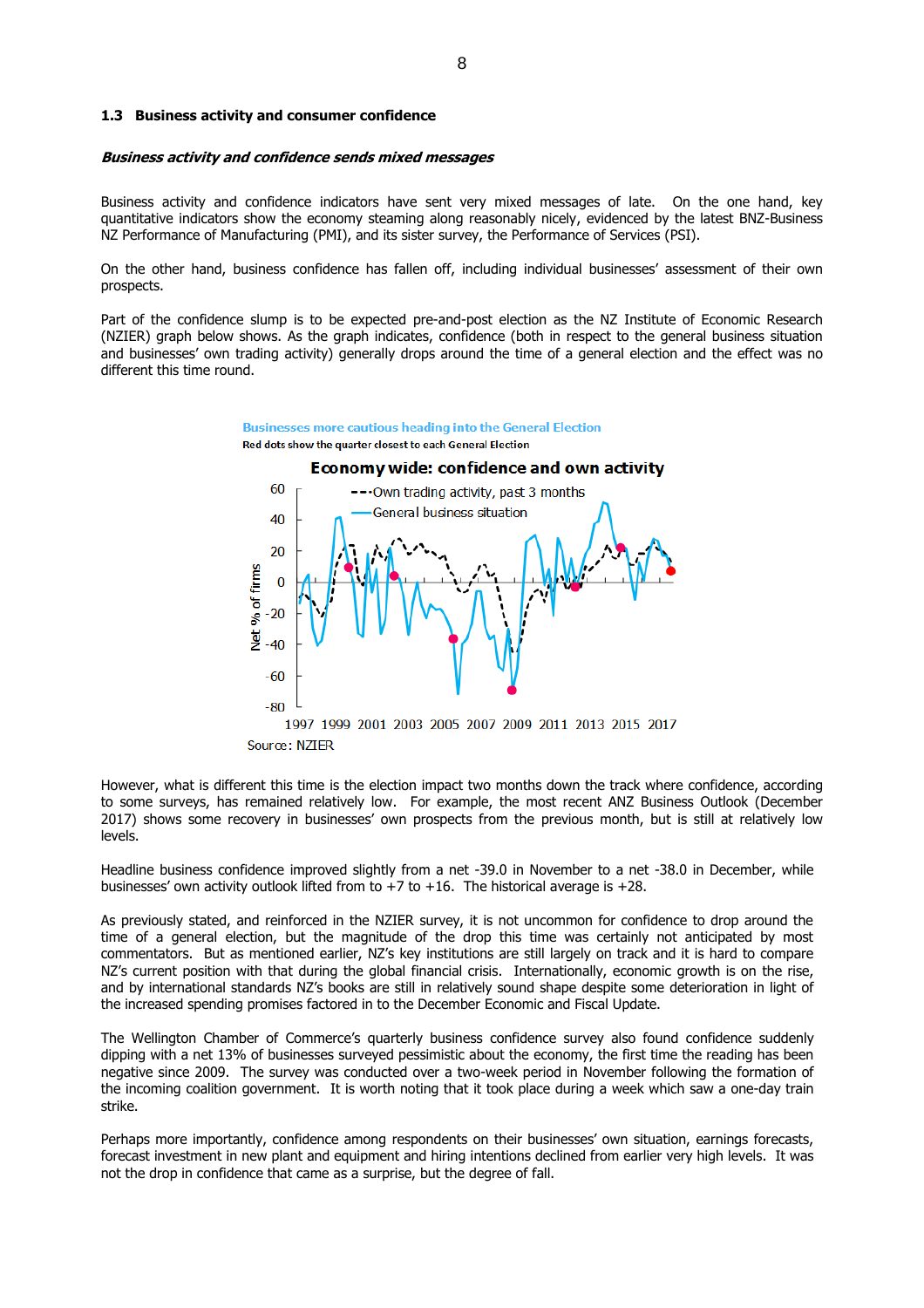Given the positive story coming out of the Manufacturing and Services sectors (see below), it is hard not to read a bit of chest beating into the recent results which should settle down over time. Results in the New Year will provide a better feel as to whether this was actually the case or whether businesses are genuinely concerned about the potential impact of new Government policies on their businesses and hence on any forthcoming decisions to invest in labour and capital.

On a more positive note, the seasonally-adjusted PMI for November was 57.7, 0.4 points higher than in October (a PMI reading above 50.0 indicates that manufacturing is generally expanding; below 50.0 that it is declining). Overall the sector has remained in expansion in all months since October 2012.



The sub index value for production (62.1) was at its highest level of expansion since July 2013, while finished stocks (57.5) was the highest recorded since the survey began, just pipping the 57.4 recorded in September 2014. It was also good to see the proportion of positive comments for November (65.1%) building on the October result (64.2%).

### **Main Indices**



The services sector also remains in positive territory, with a sunny November likely to have contributed to a slight boost in services activity.

The PSI for November was 56.4 (a PSI reading above 50.0 indicates that the services sector is generally expanding; below 50.0 that it is declining). This was 0.7 points up from the previous month, and stopped two consecutive months of lower expansion in the sector.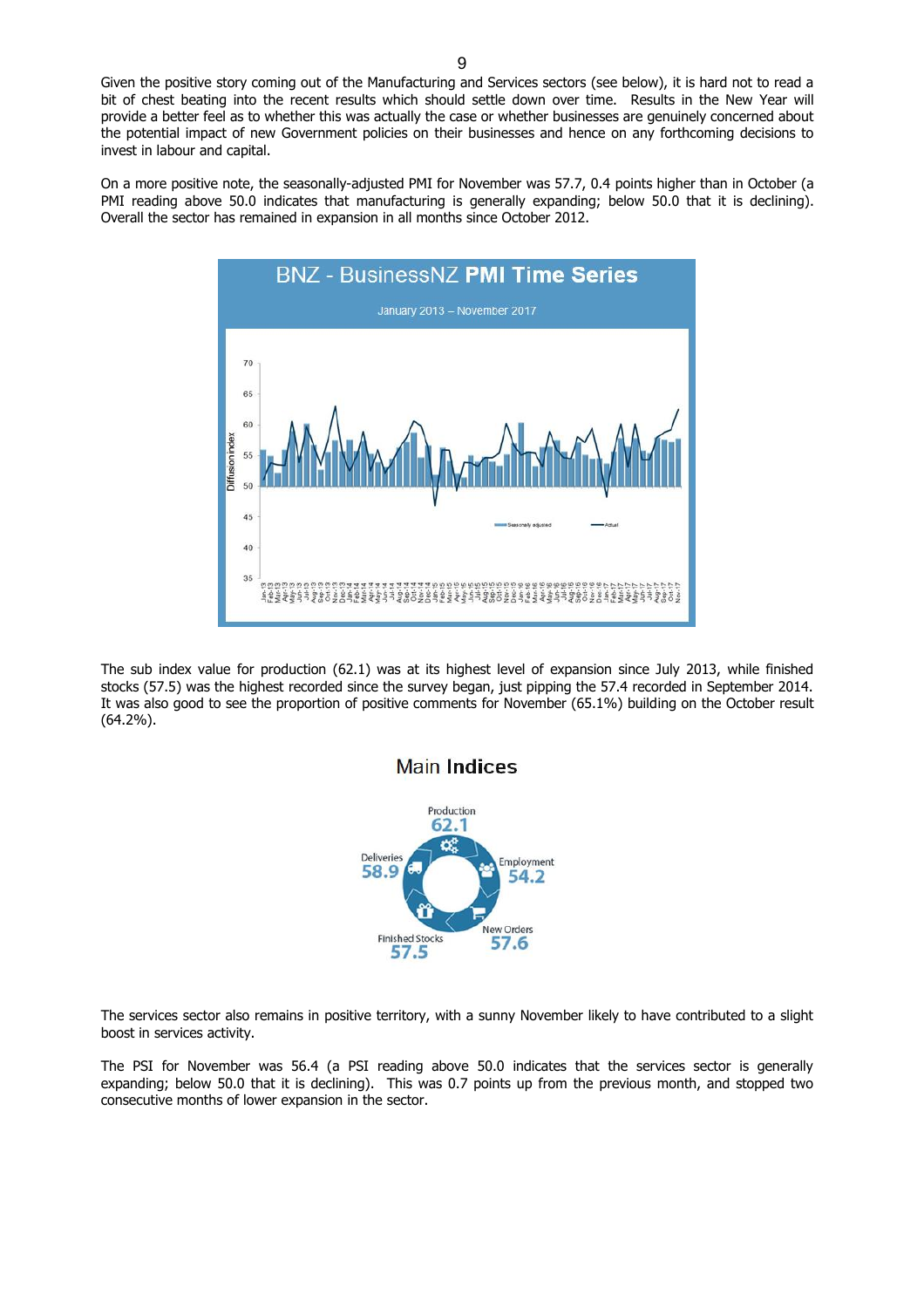

The sector remains in solid territory, with the slight lift in expansion levels boosted by a pick-up in the key subindices of both activity/sales (60.5) and new orders/business (60.7).

It was also good to see the proportion of positive comments for November (68.7%) build on the substantive lift in October (67.6%), with many stating that seasonal factors played a part in the uplift.



**Main Indices** 

Consumer confidence, unlike business confidence, is still relatively buoyant and above its historical average. Here a number of factors are likely to be at play including labour market activity remaining strong (see below) with opportunities to enter the labour market driving up labour force participation rates to all-time highs.

Consumers appear to have little enthusiasm for paying down debt; household debt levels are continuing to edge up despite the threat of higher interest rates down the track. Consumers now appear comfortable with the fact that mortgage interest rates have been at historic lows for some time now. They appear not to have factored in an understanding that, one day, rates will rise, putting many households and indeed some businesses under financial strain.

Buoyant consumer confidence is also fuelling solid retail spending as we head towards Christmas. No doubt generally fine weather is also playing a part in driving an upbeat household sector.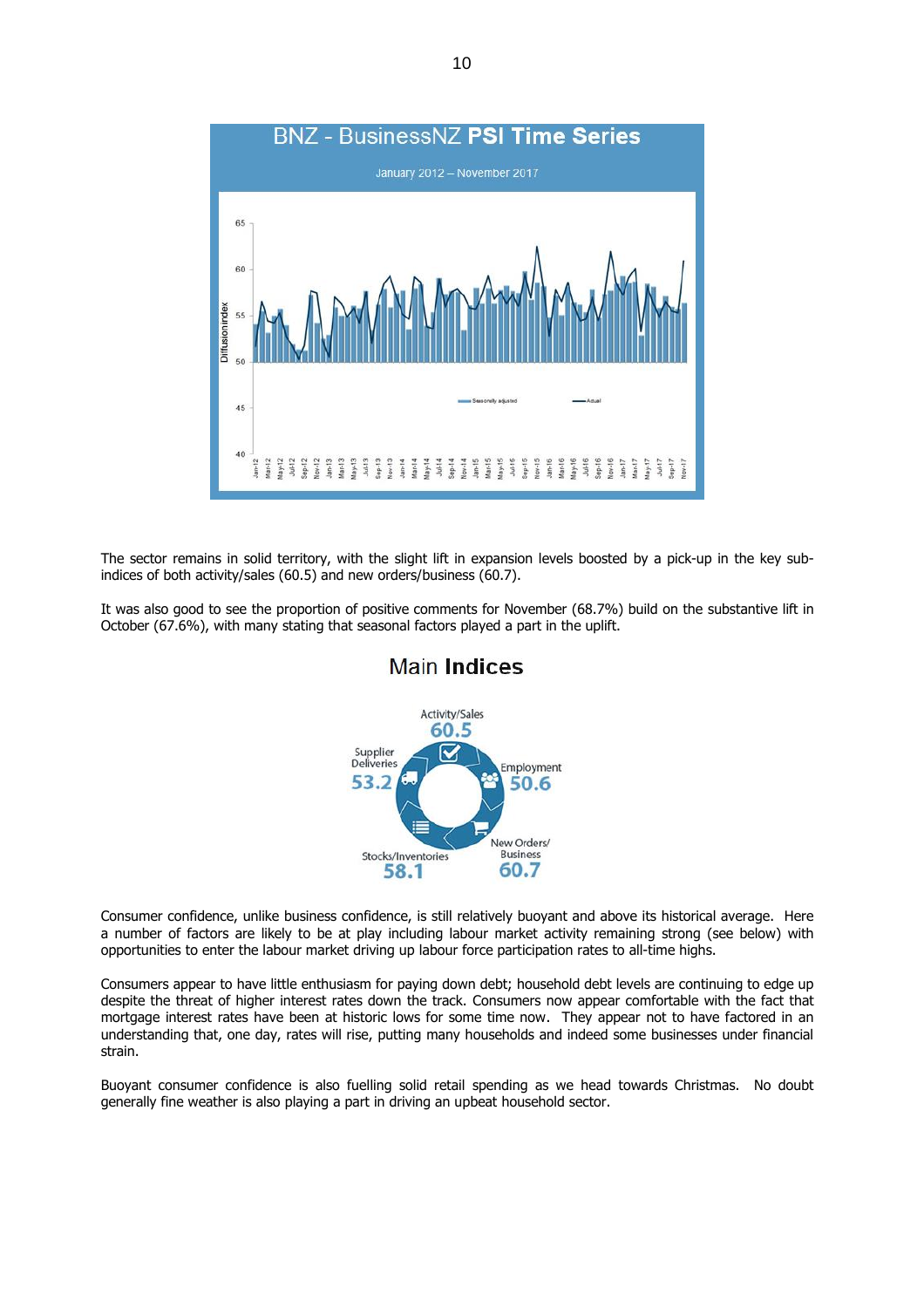#### **1.4 Labour market – all hands to the pump**

#### **Employment – solid growth**

The labour market continues to perform reasonably well with a number of forward-looking indicators showing unemployment likely to remain relatively static at around 4.6% over the forecast period, as can be seen below.

|                | Quarter                           |     |     |  |  |  |
|----------------|-----------------------------------|-----|-----|--|--|--|
|                | <b>Dec 19</b><br>Dec 17<br>Dec 18 |     |     |  |  |  |
| <b>Highest</b> | 4.8                               | 5.0 | 4.7 |  |  |  |
| Average        | 4.6                               | 4.7 | 4.6 |  |  |  |
| Lowest         | 4.5                               | 4.4 | 4.5 |  |  |  |

**Forecasts: Unemployment percentage (HLFS)**

#### Source: ASB, BNZ and Westpac

Official statistics and several business surveys reveal a relatively strong labour market. StatisticsNZ's Household Labour Force Survey (HLFS) shows participation rates continuing to break new records, while the PMI and PSI show continued strength, largely across the board.

Notwithstanding a positive picture overall for aggregate employment growth, associated declines in unemployment, and continued strong growth in job vacancies, significant regional differences, and perhaps more importantly differences in various regional areas' unemployment rates, remain. Considering levels of youth unemployment and of young people not in education, employment or training (NEETS) are still relatively high, a great deal of effort will be required to ensure the most vulnerable in society are able to actively participate in the labour market rather than simply fall into a life of benefit dependency.

#### **Labour costs – incremental rises**

Expectations are that a tighter labour market will not flow through to significantly increased wage pressures, as can be seen below.

Forecasts below indicate labour costs in general increasing relatively slowly with a growth rate of around 2% per annum over the forecast period to December 2019.

|                | Years ending |        |               |  |  |
|----------------|--------------|--------|---------------|--|--|
|                | Dec 17       | Dec 18 | <b>Dec 19</b> |  |  |
| <b>Highest</b> | 2.0          | 2.3    | 2.7           |  |  |
| Average        | 1.9          | 2.3    | 2.4           |  |  |
| Lowest         |              | つつ     | ว∖            |  |  |

**Forecasts: Labour cost index percentage change (wages & salaries)**

In some respects it is slightly puzzling that with greatly improved employment growth and firms' reported difficulties in finding skilled staff, wage costs have not risen significantly yet.

The Labour/NZ First coalition agreement outlines proposals to progressively increase the minimum wage (currently \$15.75) to \$20 per hour by 2021, with Labour agreeing to increase the minimum wage to \$16.50 (a 4.75% increase) from next April. There are risks in increasing wages without increased productivity or where there is a lack of understanding that wages are increasingly set internationally based on productivity and competitive pressures.

The typical annual increase in the minimum wage over the last few years has been around 50 cents per hour (or around 3% per annum - roughly inflation plus 1%). The proposed increases in the out-years are likely to be in the order of 7% if the target goal of \$20 per hour by 2021 is to be reached. These are significant increases by historical standards, not only in terms of percentage rises, but perhaps as importantly, in relation to general wage rises. The impact of such increases needs to be understood.

Source: ASB, BNZ and Westpac